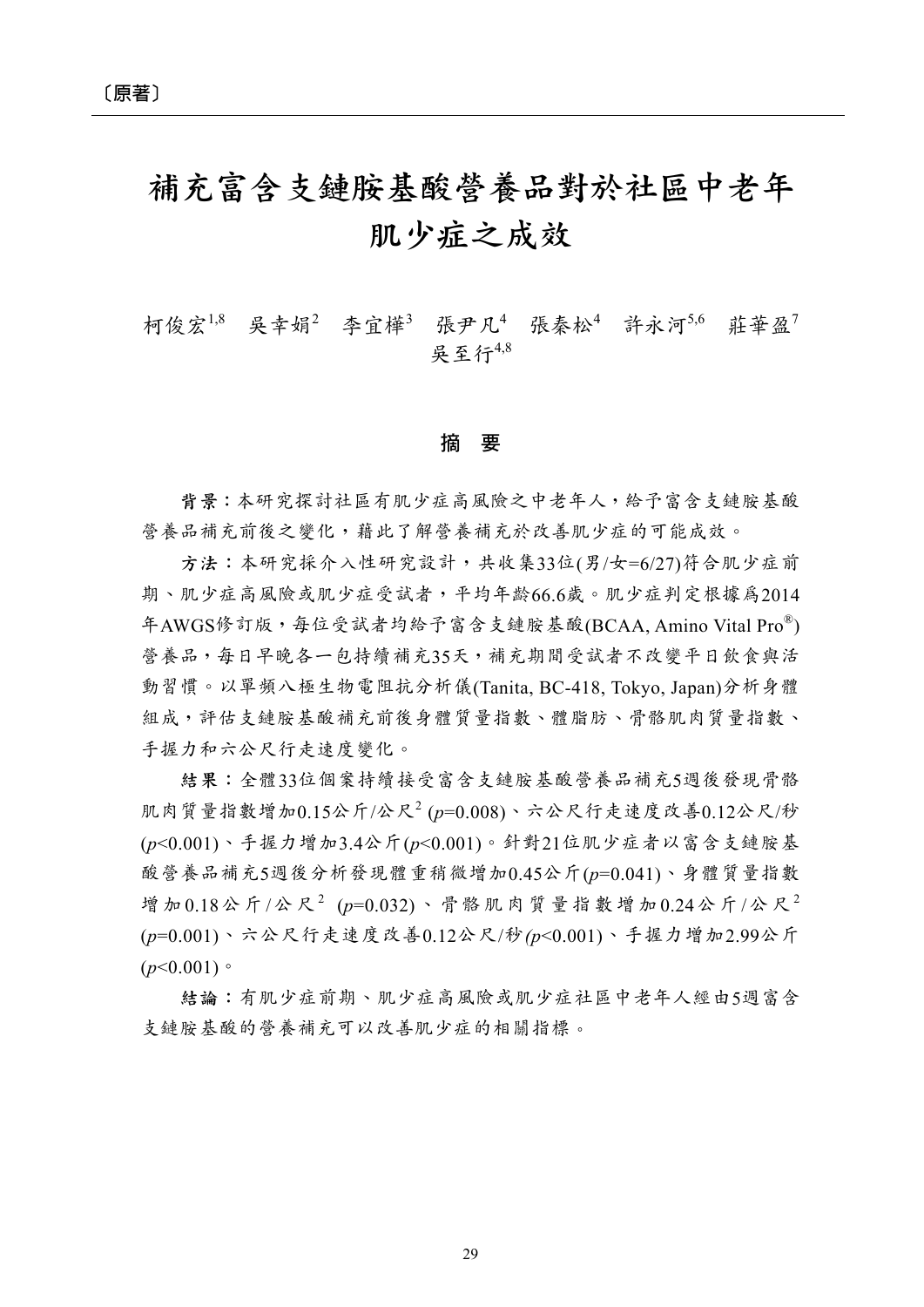(臺灣老年醫學暨老年學雜誌 2017;12(1):29-41)

關鍵詞:肌少症、支鏈胺基酸、營養補充、中老年人

<sup>1</sup>佳里奇美醫院家庭醫學科、<sup>3</sup>營養科、<sup>7</sup>神經內科、<sup>2</sup>中華醫事科技大學食品營養系、<sup>4</sup>國立成功大學醫學院附設 醫院家庭醫學部、<sup>8</sup>老年學研究所、<sup>5</sup>國立成功大學社會科學院經濟學系、<sup>6</sup>政治經濟學研究所 通訊作者:吳至行 通訊處:台南市勝利路 138 號(國立成功大學醫學院附設醫院家庭醫學部) 電話:(886) 6-2353535 轉 5200 傳真:(886) 6-2754243 E-mail: paulo@mail.ncku.edu.tw 共同通訊作者:莊華盈 通訊處:台南市佳里區興化里佳里興 606 號(佳里奇美醫院神經內科) 電話:(886) 6-7263333 轉 37129 傳真:(886) 6-2754243

E-mail: 851139@mail.chimei.org.tw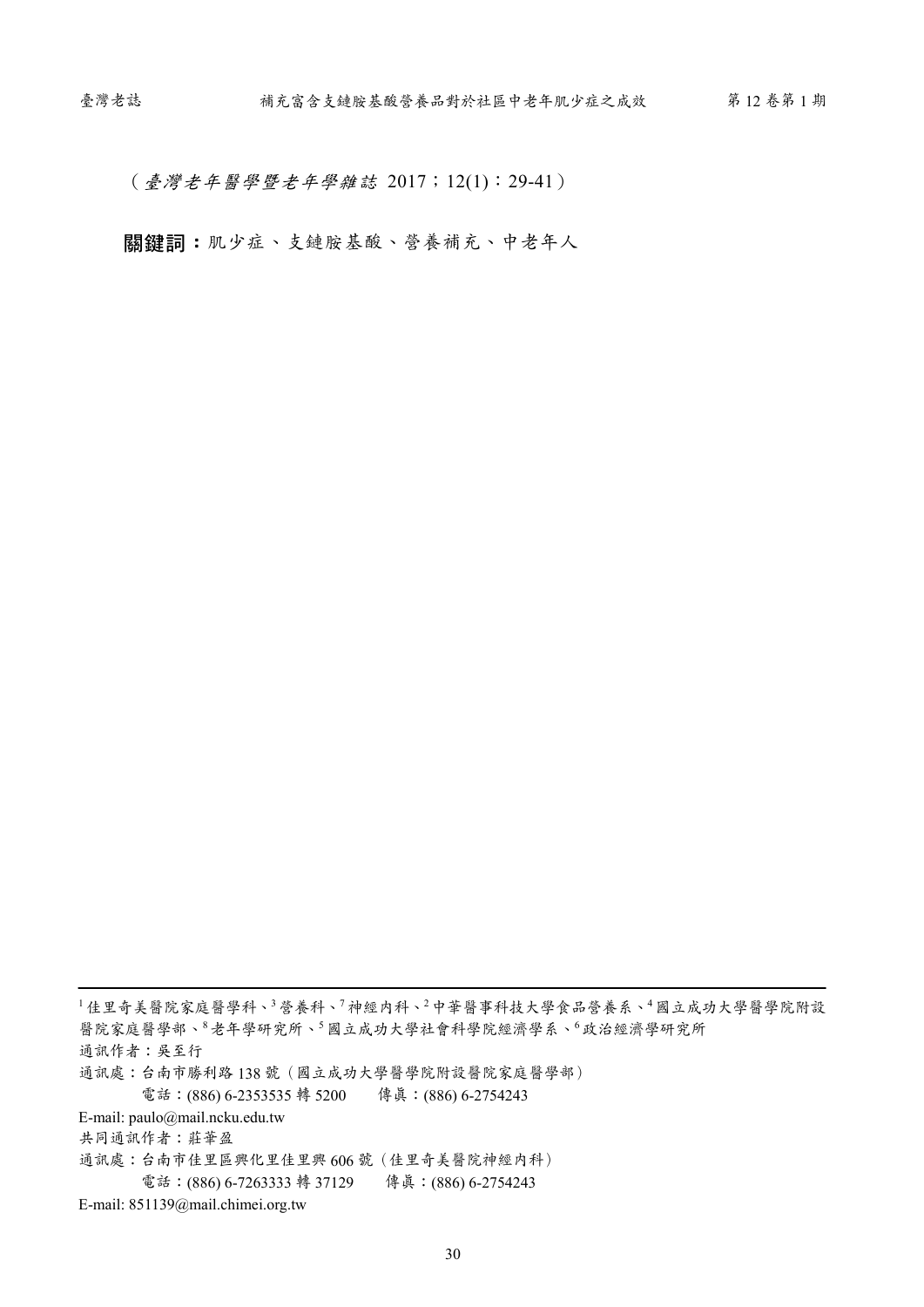## Supplmented with Enriched Branched Chain Amino Acid Nutrient for Sarcopenia in Community Dwelling Middle-Aged and Old People

Chun-Hung Ko<sup>1,8</sup>, Shin-Jiuan Wu<sup>2</sup>, Yi-Hua Lee<sup>3</sup>, Yin-Fan Chang<sup>4</sup>, Chin-Sung Chang<sup>4</sup>, Yuan-Ho Hsu<sup>5,6</sup>, Hua-Ying Chuang<sup>7</sup>, Chih-Hsing Wu<sup>4,8</sup>

## Abstract

 **Background:** Sarcopenia is an age-related, progressive, generalized loss of muscle mass and the decrement in physical activity. Sarcopenia is associated with subsequent health hazards such as disability, falls, functional degeneration, hospitalization and death. Nutrition plays an important role for muscle maintenance. However, the effect of nutritional supplement for sarcopenia is still uncertain. We try to figure out the effect of enriched branched-chain amino acid (BCAA) nutrient on muscle mass, strength and physical performance of sarcopenia in the middle-aged and old people in Tainan.

 **Design:** Thirty-three subjects aged 46-80 year-old (mean: 66.6, M/F: 6/27) with pre-sarcopenia, at risk of sarcopenia or sarcopenia were purposed to receive BCAA-Amino Vital Pro 7.2 g (Leucine 1.08 g, Isoleucine 0.86 g, Valine 0.72 g, Glutamine 1.30 g, Arginine 1.22 g, other amino acids 2.02 g) daily for five weeks. The dietary habit and physical activity were recorded without specific intervention for each subject. Body composition measured by bioelectrical impedance analysis (BC-418, Tanita Corp., Tokyo, Japan), grip strength (TKK 5101 Grip-D; Takey, Tokyo, Japan) and gait speed were evaluated at baseline and after five weeks of nutritional supplement. Skeletal muscle mass was estimated by Janssen's equation. Sarcopenia was defined according to the modified 2014 consensus of the Asian Working Group on Sarcopenia (AWGS).

 **Results:** After 5-week enriched branched chain amino acid supplement, there are significant improvements in skeletal muscle mass index (SMI,  $+0.15 \text{ kg/m}^2$ , p=0.008), 6-meter gait speed  $(+0.12 \text{ m/s}, p<0.001)$ , and grip strength  $(+3.4 \text{ kg}, p<0.001)$  in 33